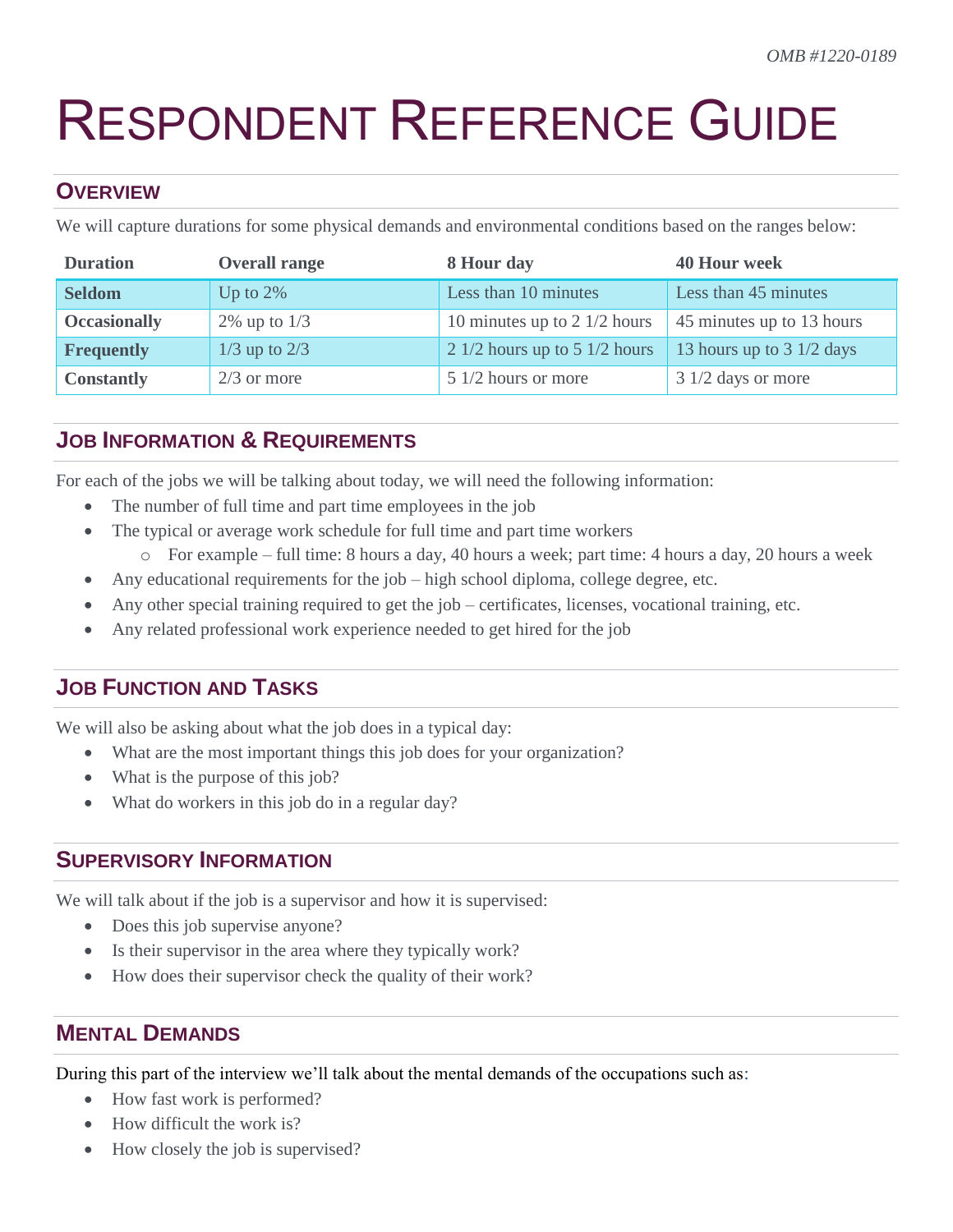# **PHYSICAL DEMANDS**

We will also be asking about key physical requirements for the job, including:

## Pushing/Pulling

Are they pushing or pulling anything that requires a significant amount of force?



## Reaching/Manipulation

Do any of their tasks require gross manipulation\*?

\*Seizing, holding, grasping, turning, or otherwise working with the hand(s).



Do any of their tasks require fine manipulation\*?

\* Touching, picking, pinching, or otherwise working primarily with fingers rather than with the whole hand or arm, as in gross manipulation.